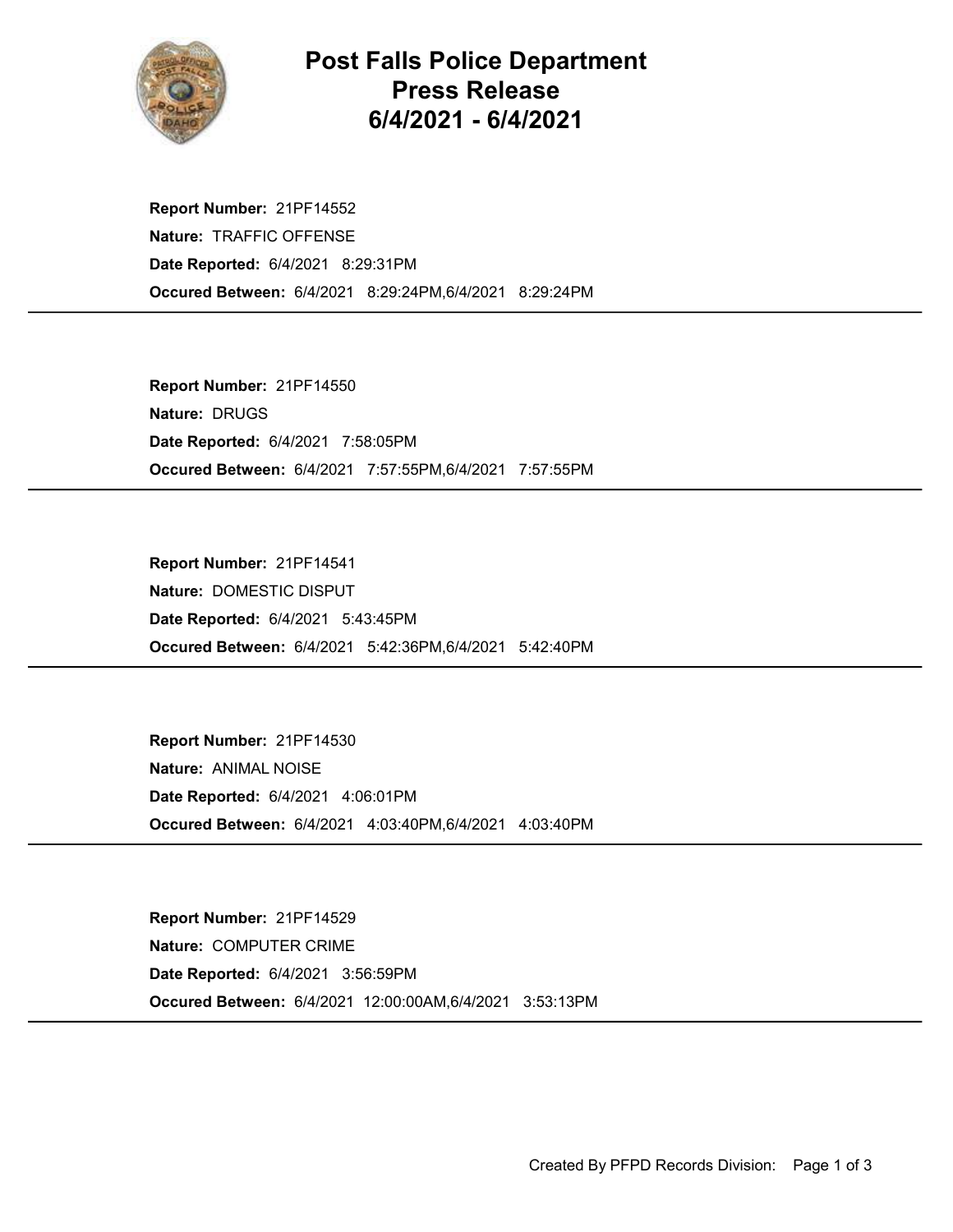Occured Between: 6/4/2021 1:53:50PM,6/4/2021 1:53:50PM Report Number: 21PF14518 Nature: TRAFFIC OFFENSE Date Reported: 6/4/2021 1:55:11PM

Occured Between: 6/2/2021 9:00:00PM,6/3/2021 12:00:00PM Report Number: 21PF14511 Nature: MAL INJURY Date Reported: 6/4/2021 12:54:37PM

Occured Between: 6/4/2021 12:52:30PM,6/4/2021 12:52:30PM Report Number: 21PF14508 Nature: DRUGS Date Reported: 6/4/2021 12:53:30PM

Occured Between: 6/4/2021 12:39:58PM,6/4/2021 12:40:02PM Report Number: 21PF14505 Nature: ACCIDENT PD Date Reported: 6/4/2021 12:43:17PM

Occured Between: 6/4/2021 10:44:44AM,6/4/2021 10:44:47AM Report Number: 21PF14490 Nature: ACCIDENT UNK Date Reported: 6/4/2021 10:45:38AM

Occured Between: 6/4/2021 10:17:02AM,6/4/2021 10:17:05AM Report Number: 21PF14487 Nature: PROTECTIVE CUST Date Reported: 6/4/2021 10:17:50AM